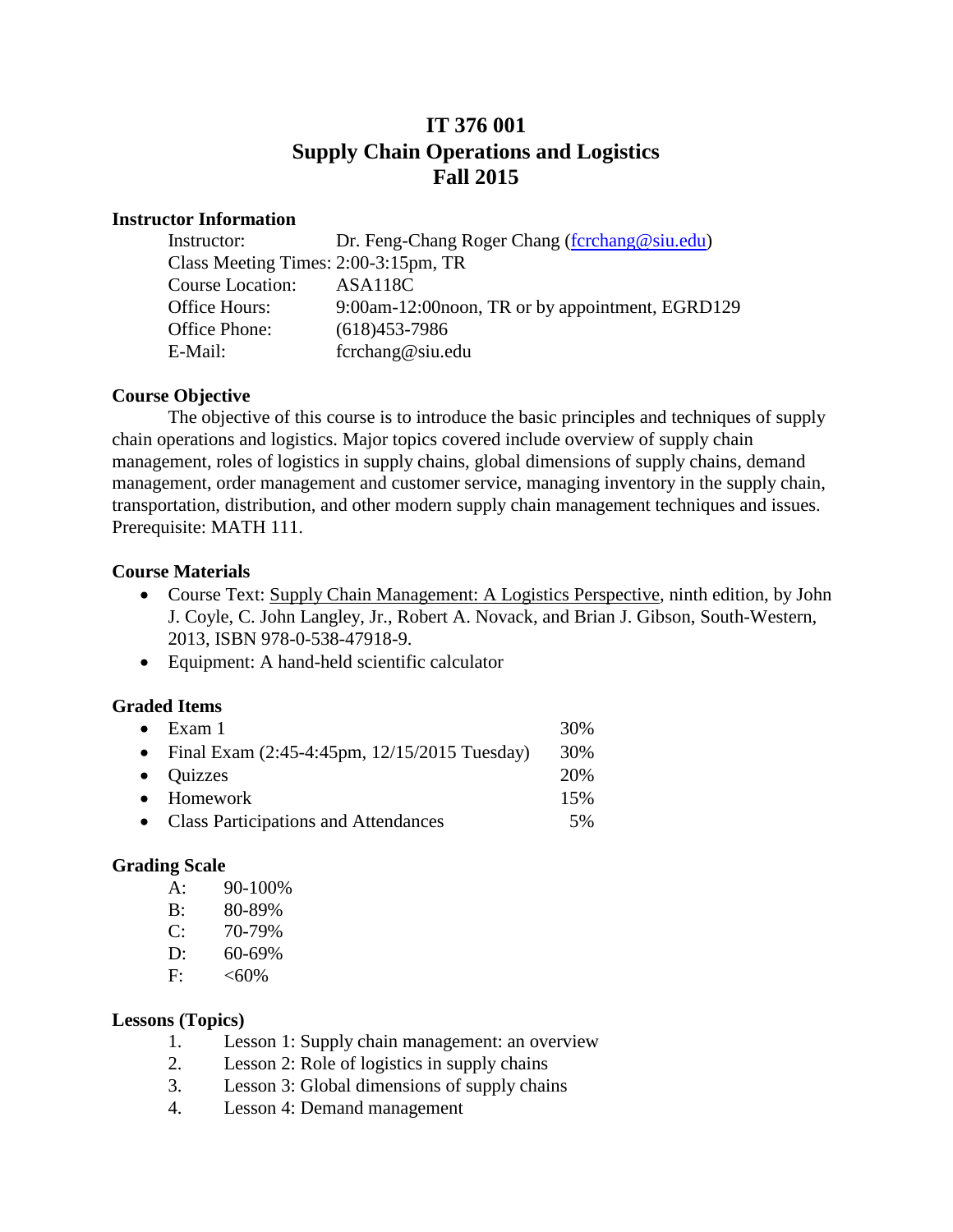- 5. Lesson 5: Order management and customer service
- 6. Lesson 6: Managing inventory in the supply chain
- 7. Lesson 7: Transportation: managing the flow of the supply chain
- 8. Lesson 8: Distribution: managing fulfillment operations

## **Student Learning Objectives**

At the end of the course, the student should be able to:

- Understand the major external change drivers in the global economy and explain their impacts on global supply chains.
- Understand the development of supply chain management in leading organizations and its contribution to financial viability.
- Appreciate the significance and role of supply chain management among private, public and nonprofit organizations.
- Understand the contributions of a supply chain approach to organizational efficiency and effectiveness for competing successfully in the global marketplace.
- Explain the benefits that can be achieved from implementing supply chain best practices.
- Understand the major challenges and issues facing organizations currently and in the future.
- Understand the role and importance of logistics in private and public organizations.
- Discuss the impact of logistics on the economy and how effective logistics management contributes to the vitality of the economy.
- Understand the value-added roles of logistics on both a macro and micro level.
- Explain the relationships between logistics and other functional areas such as manufacturing, marketing, and finance.
- Discuss the importance of management activities in the logistics function.
- Analyze logistics systems from several different perspectives to meet different objectives.
- Determine the total costs and understand the cost tradeoffs in a logistics system.
- Describe the complexity of a company's global supply chain network and understand what questions need to be addressed for the supply chain to be competitive.
- Understand the three major phases of globalization and understand the underlying economic and political forces driving each phase.
- Appreciate the complexity and magnitude of the operations of successful global companies and why global expansion is important to their growth and financial viability.
- Explain how technology and service specialists can help companies, especially small- to medium-size firms, penetrate the global marketplace and contribute to their competitive success.
- Appreciate the importance and contributions of the trading partner countries of the United States and how they support our global prosperity.
- Understand the complexity of global markets and how competitive strategy can help mitigate complexity.
- Explain the need for global security measures and the flexibility necessary to ensure that such security measures do not impede trade but rather enhance the flow of goods and services.
- Understand the critical importance of outbound-to-customer logistics systems.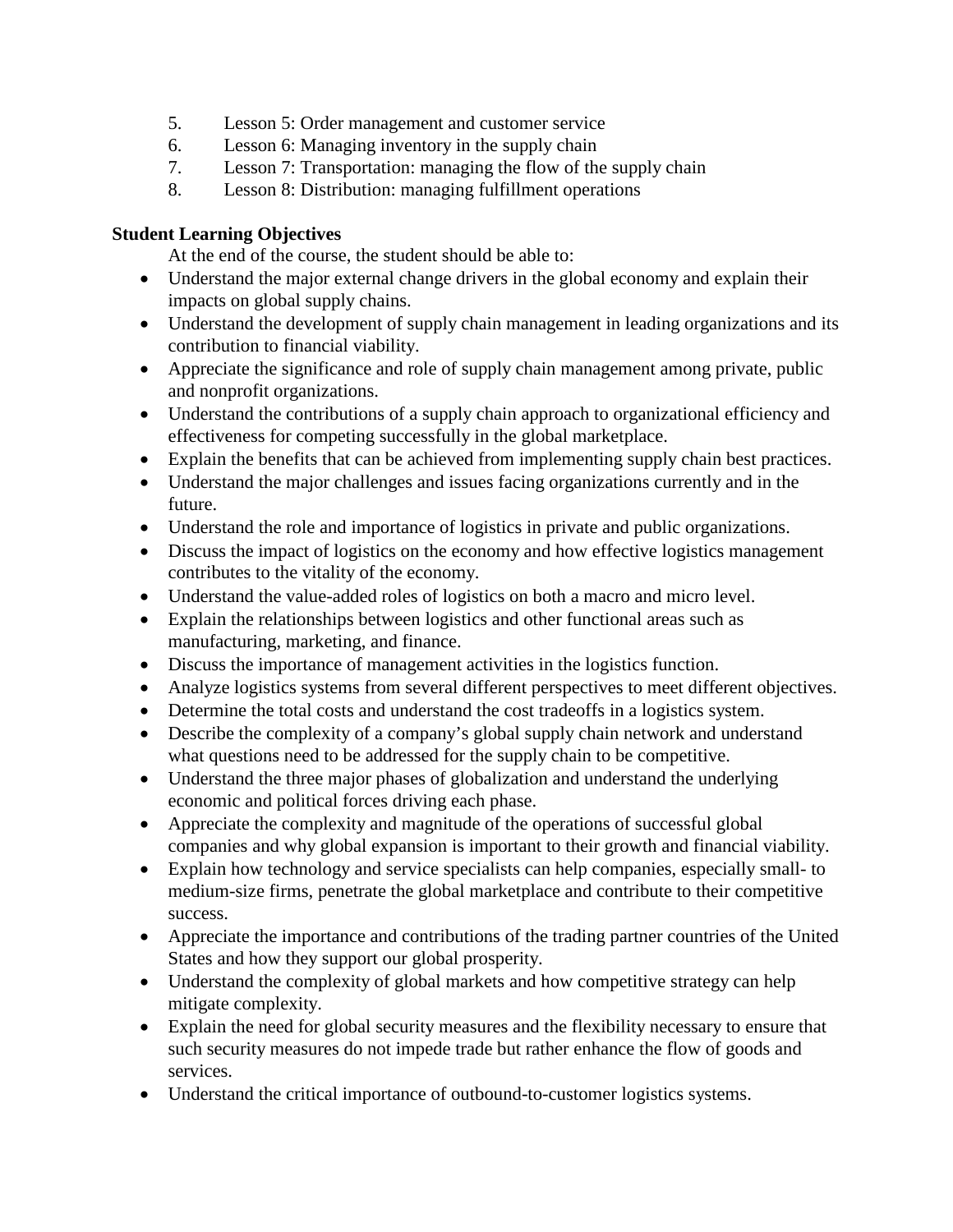- Appreciate the growing need for effective demand management as part of an organization's overall logistics and supply chain expertise.
- Know the types of forecasts that might be needed and understand how collaboration among trading partners will help the overall forecasting and demand management processes.
- Understand the basic principles underlying the sales and operations planning process.
- Identify the key steps in the order fulfillment process and appreciate the various channel structures that might be used in the fulfillment process.
- Discuss global transportation options and strategic intermediaries and their role in global in supply chains.
- Understand the relationships between order management and customer service.
- Appreciate how organizations influence customers' ordering patterns as well as how they execute customers' orders.
- Realize that activity-based costing (ABC) plays a critical role in order management and customer service.
- Identify the various activities in the SCOR process D1 (deliver stocked product) and how it relates to the order-to-cash cycle.
- Know the various elements of customer service and how they impact both buyers and sellers.
- Calculate the cost of a stockout.
- Understand the major outputs of order management, how they are measured, and how their financial impacts on buyers and sellers are calculated.
- Be familiar with the concept of service recovery and how it is being implemented in organizations today.
- Appreciate the role and importance of inventory in the economy.
- List the major reasons for carrying inventory.
- Discuss the major types of inventory, their costs, and their relationships to inventory decisions.
- Understand the fundamental differences among approaches to managing inventory.
- Describe the rationale and logic behind the economic order quantity (EOQ) approach to inventory decision making, and be able to solve some problems of a simple nature.
- Understand alternative approaches to managing inventory—just-in-time (JIT), materials requirement planning (MRP), distribution requirements planning (DRP), and vendormanaged inventory (VMI).
- Explain how inventory items can be classified.
- Know how inventory will vary as the number of stocking points changes.
- Make needed adjustments to the basic EOQ approach to respond to several special types of applications.
- Explain the role transportation plays in the supply chain.
- Discuss the service and cost characteristics of the primary transportation modes.
- Discuss the key activities involved in transportation planning and execution.
- Explain current transportation management strategies used to improve supply chain performance.
- Use service and cost metrics to analyze transportation performance.